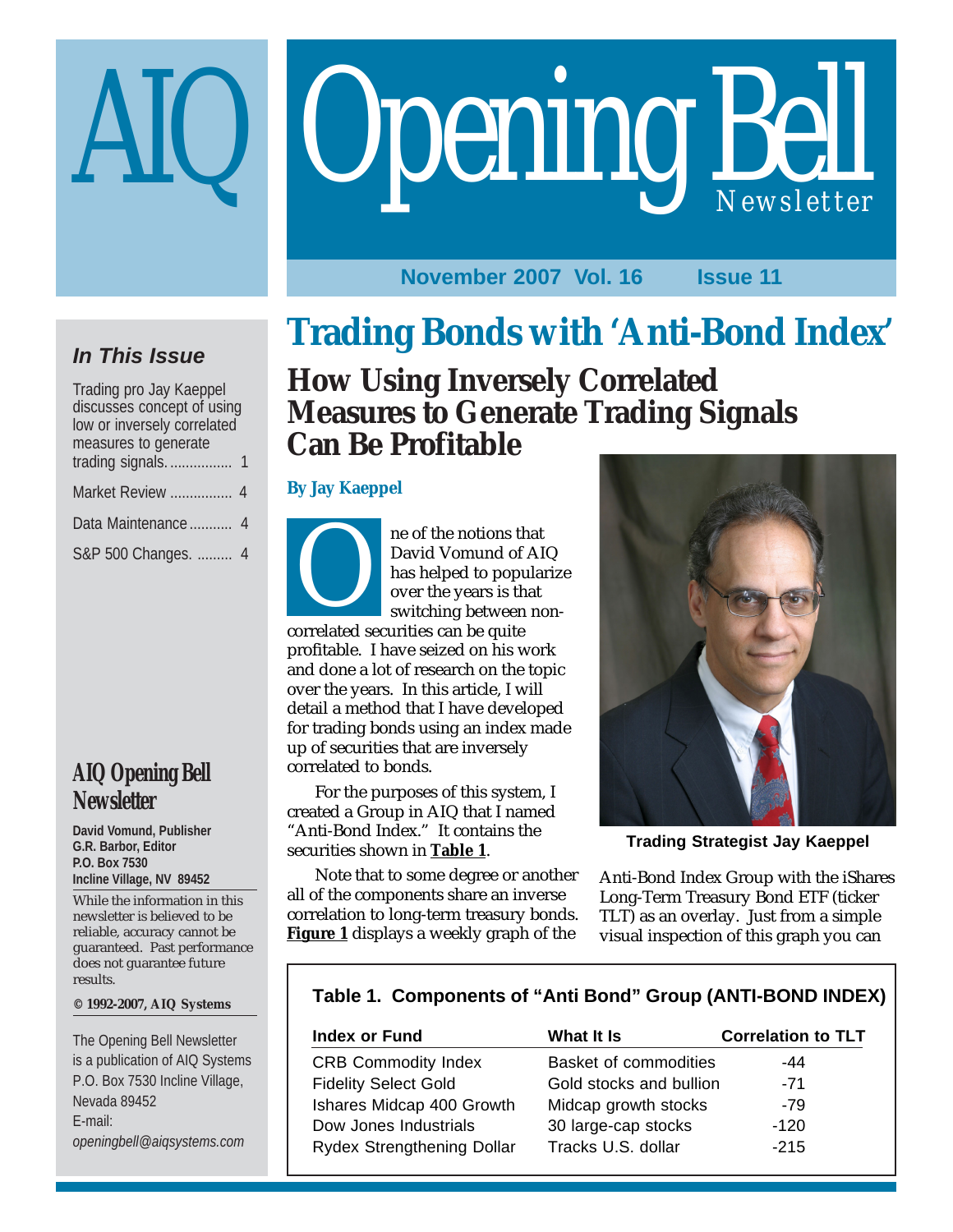#### AIQ Opening Bell November 2007

simply "is there a way to use this  $t_{\rm true}$ observe the tendency for these two market measures to trend in opposite directions. The question then is tendency to make money?"

I have tested a number of possibilities, but as is often the case the one that I like the best involves an extremely simple measurement. **Figure 2** displays the weekly Anti-Bond Index with a 5-week moving average and a 30-week moving average applied.

Our theory will be that when the 5-week moving average is above the 30-week moving average then this is bad for bonds because it implies that the components that make up the group – which all trade inversely to bonds to one degree or another – are rising. Conversely, when the 5-week moving average is below the 30 week moving average this is good for bonds prices because it implies that the "bond inverse" components are declining on the whole.

The simplest way to use this measure is to take a position in



**Figure 1.** Weekly chart of Anti-Bond Index group (black) versus iShares Long-Term Treasury ETF, symbol TLT, (red).

"Anti-Bond" Index (Weekly) 19968 19456 18944 18432 龋 17920 17408 16896 16384 15872 ا<br>ا<del>بلل<sub>س</sub></del> 15360 14848 14336 13824 13312 Á S Ó N D OS É MÁ M J J Á S Ó N D OS É MÁ M J J Á S Ó N D O'Z É MÁ M J J Á S Ó

**Figure 2.** Weekly chart of Anti-Bond Index group (black) with 5-week and 30-week moving averages.

bonds opposite to what is signaled by the Anti-Bond Index. So when the Anti-Bond Index 5-week moving average drops below the 30-week moving average, we will buy bonds (the rationale being that the components that typically move inversely to bonds are trending lower thus suggesting an impending advance in bonds). Conversely, when the Anti-Bond Index 5-week moving average rises above the 30-week moving average we will sell bonds and move to cash.

The buy and sell signals generated by this simple method versus TLT appear in **Table 2**. Most of the completed buy signals have shown a profit. Likewise, the sell signals would have allowed a bond trader to miss the –13.1% decline in long bonds between 5/16/03 and 5/7/04, and the –12.9% decline between 6/ 24/05 and 6/16/06. **Figure 3** displays the buy and sell signals versus TLT.

Another way to maximize the profitability of this method is to consider leveraged bond funds. For example, Profunds fund family offers the U.S. Government Plus fund, which attempts to mirror the

**2**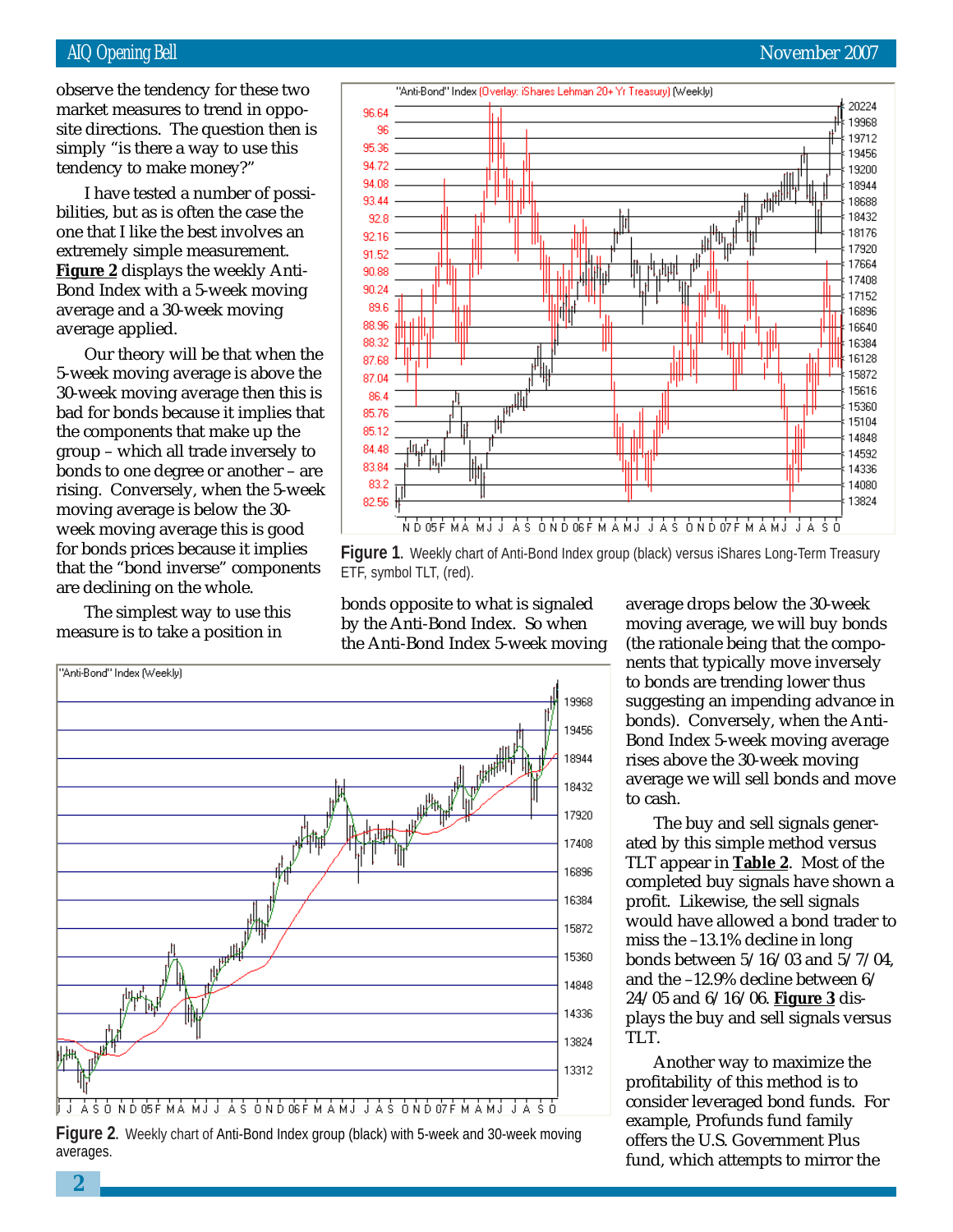#### November 2007 **AIQ Opening Bell**

long-term treasury bond times 125%. Thus, if your timing is correct, you can increase your gains (with the obvious caveat that if your timing is wrong you will lose more than if you bought a non-leveraged fund). The ticker symbol for Profunds U.S. Governments Plus fund is GVPIX.

Now let's assume that a trader buys GVPIX when the Anti-Bond Index 5/30 crossover method gives a buy signal and moves to cash (earning a nominal rate of 1% per year in this test) when the Anti-Bond Index 5/30 crossover method gives a sell signal. **Figure 4** displays the total percentage return achieved using this strategy since July of 2002.

#### **Summary**

As with any type of market indicator there is certainly no guarantee that the buy and sell signals generated by the simple moving average crossover method that I have described will always result in profitable trades. Still, the idea here is not so much to promote the system or the idea that people should rush out and start trading bonds. Rather, the primary idea here is to promote the concept of using low or inversely correlated measures to generate trading signals for a given security.

*Jay Kaeppel, a trading strategist with Optionetics, Inc., writes a weekly column titled "KAEPPEL'S CORNER" at www.optionetics.com. A former Commodity Trading Advisor (CTA), he is the author of the bestselling "The Four Biggest Mistakes in Option Trading" as well as "The Four Biggest Mistakes in Futures Trading" and "The Option Trader's Guide to Probability, Volatility and Timing."*

#### **Table 2. Buy and Sell Signals versus TLT**

| <b>BuyDate</b> | SellDate | <b>TLTBuy Price</b> | <b>TLTSell Price</b> | $\% + (-)$ |
|----------------|----------|---------------------|----------------------|------------|
| 7/26/02        | 11/29/02 | 82.51               | 85.24                | $+3.3$     |
| 3/14/03        | 5/16/03  | 88.88               | 93.40                | $+5.1$     |
| 5/7/04         | 10/1/04  | 81.13               | 87.58                | $+8.0$     |
| 4/22/05        | 6/24/05  | 91.74               | 96.65                | $+5.4$     |
| 6/16/06        | 11/3/06  | 84.19               | 88.79                | $+5.5$     |
| 8/24/07        | 9/21/07  | 88.31               | 88.14                | $(-0.2)$   |
|                |          |                     |                      |            |



**Figure 3.** Chart of TLT with Buy and Sell Signals generated by Anti-Bond Index crossovers.



**Figure 4.** Graph of % Return from trading GVPIX Govt bond ETF for Anti-Bond Index System (purple line) versus buy-and-hold (blue line).